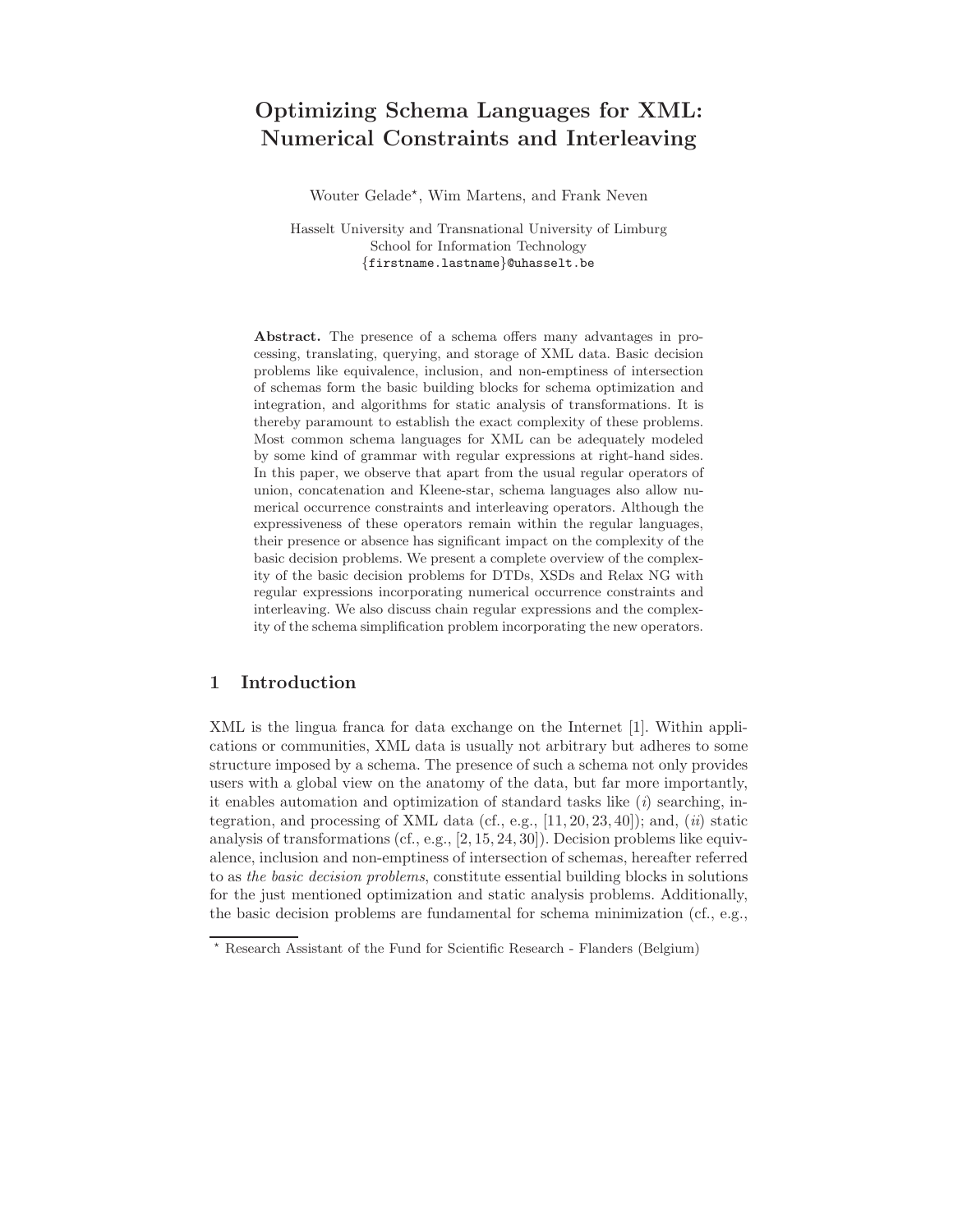| shop                                                   |                  | $\rightarrow$ regular <sup>*</sup> & discount-box <sup>*</sup> |
|--------------------------------------------------------|------------------|----------------------------------------------------------------|
| regular                                                | $\rightarrow$ cd |                                                                |
| discount-box $\rightarrow$ cd <sup>[10,12]</sup> price |                  |                                                                |
| cd                                                     |                  | $\rightarrow$ artist & title & price                           |

Fig. 1. A sample schema using the numerical occurrence and interleave operators. The schema defines a shop that sells CDs and offers a special price for boxes of 10–12 CDs.

[9, 27]). Because of their widespread applicability, it is therefore important to establish the exact complexity of the basic decision problems for the various XML schema languages.

The most common schema languages for XML are DTD, XML Schema [36], and Relax NG [8] and can be modeled by grammar formalisms [29]. In particular, DTDs correspond to context-free grammars with regular expressions (REs) at right-hand sides, while Relax NG is abstracted by extended DTDs (EDTDs) [31] or equivalently, unranked tree automata [6], defining the regular unranked tree languages. While XML Schema is usually abstracted by unranked tree automata as well, recent results indicate that XSDs correspond to a strict subclass of the regular tree languages and are much closer to DTDs than to tree automata [26]. In fact, they can be abstracted by single-type EDTDs. As detailed in [25], the relationship between schema formalisms and grammars provides direct upper and lower bounds for the complexity of the basic decision problems.

A closer inspection of the various schema specifications reveals that the above abstractions in terms of grammars with regular expressions is too coarse. Indeed, in addition to the conventional regular expression operators like concatenation, union, and Kleene-star, the XML Schema and the Relax NG specification allow two other operators as well:

- (1) Both the XML Schema and the Relax NG specification allow a certain form of unordered concatenation: the ALL and the interleave operator, respectively. This operator is actually the resurrection of the &-operator from SGML DTDs that was excluded from the definition of XML DTDs. Although there are restrictions on the use of ALL and interleave, we consider the operator in its unrestricted form. We refer by  $RE(\&)$  to such regular expressions with the unordered concatenation operator.
- (2) The XML Schema specification allows to express numerical occurrence constraints which define the minimal and maximal number of times a regular construct can be repeated. We refer by  $RE(\#)$  to such regular expressions with numerical occurrence constraints.

We illustrate these additional operators in Figure 1. The formal definition is given in Section 2. Although the new operators can be expressed by the conventional regular operators, they cannot do so succinctly, which has severe implications on the complexity of the basic decision problems.

The goal of this paper is to study the complexity of the basic decision problems for DTDs, XSDs, and Relax NG with regular expressions extended with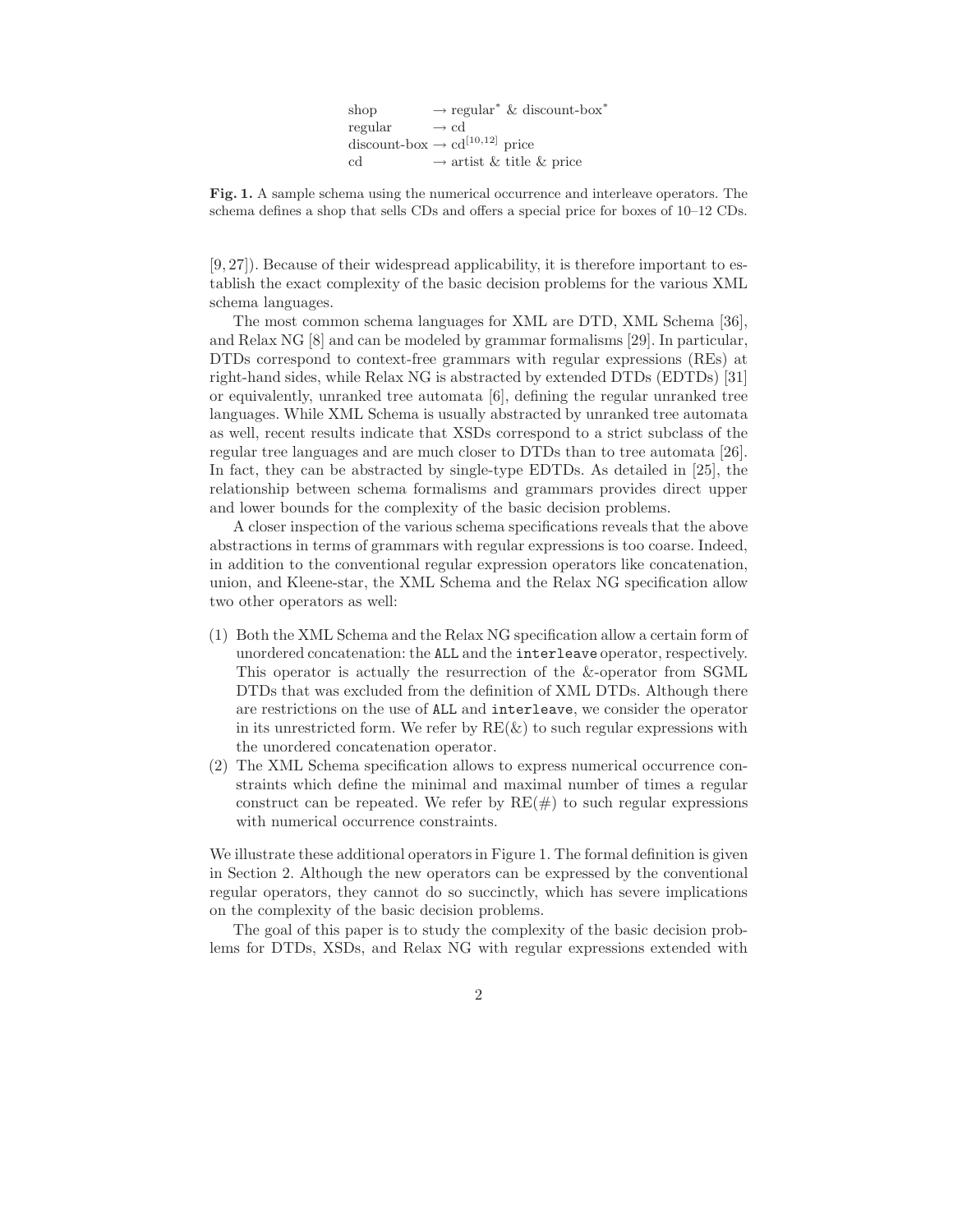interleaving and numerical occurrence constraints. The latter class of regular expressions is denoted by  $RE(\#, \&)$ . As observed in Section 5, the complexity of inclusion and equivalence of  $RE(\#, \&)$ -expressions (and subclasses thereof) carries over to DTDs and single-type EDTDs. We therefore first establish the complexity of the basic decision problems for  $RE(\#, \&)$ -expressions and frequently occurring subclasses. These results are summarized in Table 1 and Table 2. Of independent interest, we introduce  $NFA(\#, \&)$ s, an extension of NFAs with counter and split/merge states for dealing with numerical occurrence constraints and interleaving operators. Finally, we revisit the simplification problem introduced in [26] for schemas with  $RE(\#, \&)$ -expressions. That is, given an extended DTD, can it be rewritten into an equivalent DTD or a single-type EDTD?

In this paper, we do not consider deterministic or one-unambiguous regular expressions which form a strict subclass of the regular expressions [7]. The reason is two-fold. First of all, one-unambiguity is a highly debatable constraint (cf., e.g., pg 98 of [38] and [22, 35]) which is only required for DTDs and XML Schema, not for Relax NG. Actually, the only direct advantage of one-unambiguity is that it gives rise to PTIME algorithms for some of the basic decision problems for standard regular expressions. The latter does not hold anymore for  $RE(\#, \&)$ expressions rendering the notion even less attractive. Indeed, already intersection for one-unambiguous regular expressions is pspace-hard [25] and inclusion for one-unambiguous  $RE(\#)$ -expressions is conp-hard [17]. A second reason is that, in contrast to conventional regular expressions, one-unambiguity is not yet fully understood for regular expressions with numerical occurrence constraints and interleaving operators. Some initial results are provided by Bruggemann-Klein, and Kilpeläinen and Tuhkanen who give algorithms for deciding one-unambiguity of RE( $\&$ )- and RE( $\#$ )-expressions, respectively [5, 18]. No study investigating their properties has been undertaken. Such a study, although definitely relevant, is outside the scope of this paper.

Outline. In Section 2, we provide the necessary definitions. In Section 3, we define NFA $(\#, \&)$ . In Section 4 and Section 5, we establish the complexity of the basic decision problems for regular expressions and schema languages, respectively. We discuss simplification in Section 6. We conclude in Section 7. A version of this paper containing all proofs is available from the authors' webpages.

## 2 Definitions

#### 2.1 Regular Expressions with Counting and Interleaving

For the rest of the paper,  $\Sigma$  always denotes a finite alphabet. A  $\Sigma$ -symbol (or simply symbol) is an element of  $\Sigma$ , and a  $\Sigma$ -string (or simply string) is a finite sequence  $w = a_1 \cdots a_n$  of  $\Sigma$ -symbols. We define the length of w, denoted by |w|, to be n. We denote the empty string by  $\varepsilon$ . The set of positions of w is  $\{1, \ldots, n\}$  and the symbol of w at position i is  $a_i$ . By  $w_1 \cdot w_2$  we denote the concatenation of two strings  $w_1$  and  $w_2$ . For readability, we usually denote the concatenation of  $w_1$  and  $w_2$  by  $w_1w_2$ . The set of all strings is denoted by  $\Sigma^*$ . A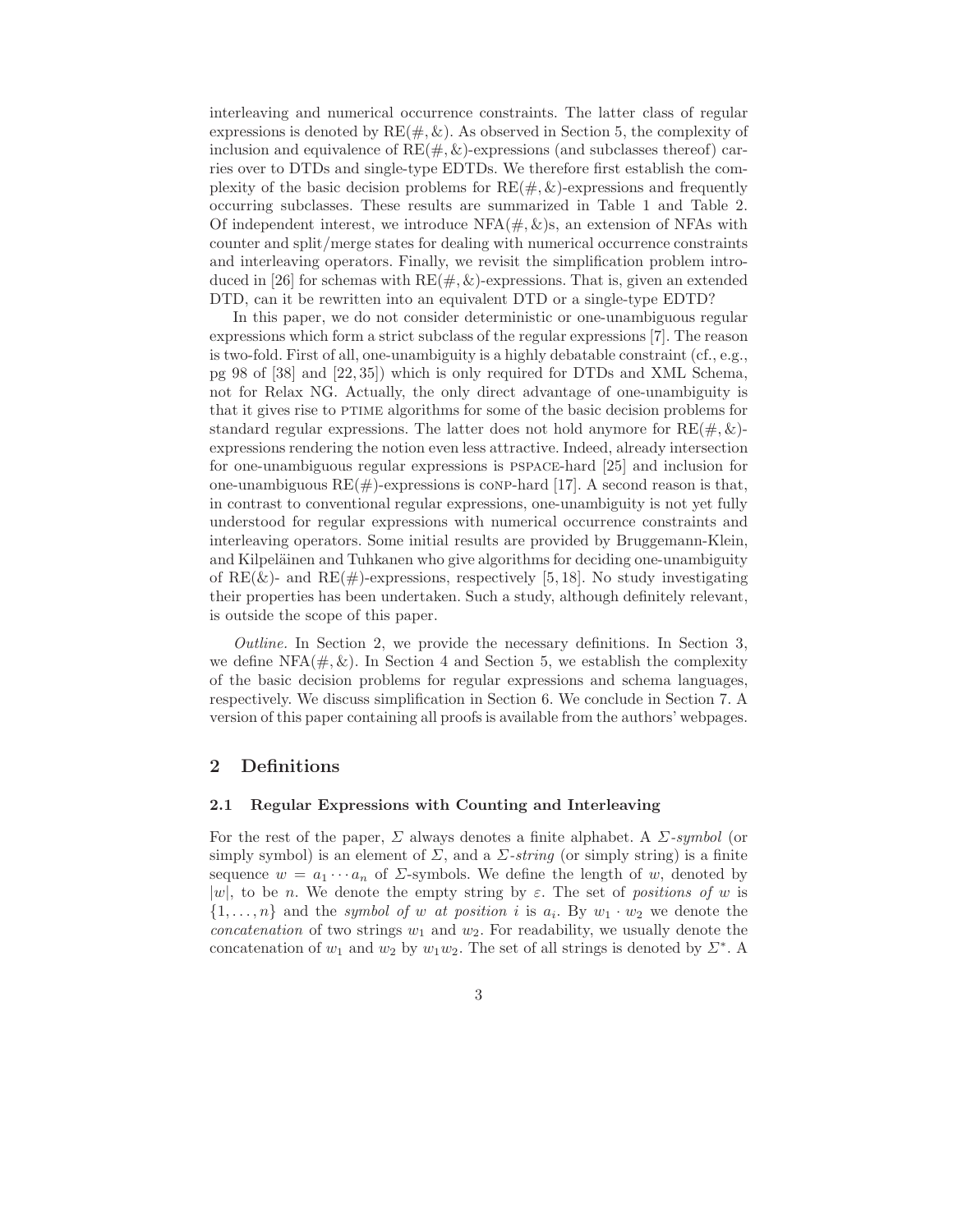|                                                            | <b>INCLUSION</b> | <b>EQUIVALENCE</b> | <b>INTERSECTION</b>    |
|------------------------------------------------------------|------------------|--------------------|------------------------|
| RE                                                         | PSPACE $([37])$  | PSPACE $([37])$    | PSPACE $( 21 )$        |
| $RE(\&)$                                                   | EXPSPACE $(28)$  | EXPSPACE $(28)$    | <b>PSPACE</b>          |
| and $RE(\#, \&)$<br>$RE(\#)$                               | <b>EXPSPACE</b>  | <b>EXPSPACE</b>    | <b>PSPACE</b>          |
| $NFA(\#), NFA(\&), \text{ and } NFA(\#,\&)$                | <b>EXPSPACE</b>  | <b>EXPSPACE</b>    | <b>PSPACE</b>          |
| DTDs with RE                                               | PSPACE $( 37 )$  | PSPACE (37)        | PSPACE $( 21 )$        |
| DTDs with<br>$RE(\#), RE(\&),$ or $RE(\#,\&)$              | <b>EXPSPACE</b>  | <b>EXPSPACE</b>    | <b>PSPACE</b>          |
| single-type EDTDs with RE                                  | $PSPACE$ (25))   | PSPACE (25)        | (25)<br><b>EXPTIME</b> |
| single-type EDTDs with<br>$RE(\#), RE(\&),$ or $RE(\#,\&)$ | <b>EXPSPACE</b>  | <b>EXPSPACE</b>    | <b>EXPTIME</b>         |
| EDTD with RE                                               | EXPTIME $( 34 )$ | EXPTIME $( 34 )$   | EXPTIME $( 33 )$       |
| EDTDs with<br>$RE(\#), RE(\&),$ or $RE(\#,\&)$             | <b>EXPSPACE</b>  | <b>EXPSPACE</b>    | <b>EXPTIME</b>         |

Table 1. Overview of new and known complexity results. All results are completeness results. The new results are printed in bold.

string language is a subset of  $\Sigma^*$ . For two string languages  $L, L' \subseteq \Sigma^*$ , we define their concatenation  $L \cdot L'$  to be the set  $\{w \cdot w' \mid w \in L, w' \in L'\}$ . We abbreviate  $L \cdot L \cdot \cdot \cdot L$  (*i* times) by  $L^i$ . By  $w_1 \& w_2$  we denote the set of strings that is obtained by interleaving or shuffling  $w_1$  and  $w_2$  in every possible way. That is, for  $w \in \Sigma^*$ ,  $w\&\varepsilon = \varepsilon \&\, w = \{w\},\, \text{and}\, a \cdot w_1 \&\, b \cdot w_2 = (\{a\} \cdot (w_1 \&\, b \cdot w_2)) \cup (\{b\} \cdot (a \cdot w_1 \&\, w_2)).$ The operator & is then extended to languages in the canonical way.

The set of *regular expressions* over  $\Sigma$ , denoted by RE, is defined in the usual way:  $\varepsilon$ , and every  $\Sigma$ -symbol is a regular expression; and when r and s are regular expressions, then rs,  $r + s$ , and  $r^*$  are also regular expressions. By RE( $\#$ ,  $\&$ ) we denote RE extended with two new operators: interleaving and numerical occurrence constraints. That is, when r and s are  $RE(\#, \&)$ -expressions then so are r & s and  $r^{[k,\ell]}$  for  $k,\ell \in \mathbb{N}$  with  $k \leq \ell$  and  $\ell > 0$ . By  $RE(\#)$  and  $RE(\&)$ , we denote RE extended only with counting and interleaving, respectively.

The language defined by a regular expression r, denoted by  $L(r)$ , is inductively defined as follows:  $L(\varepsilon) = {\varepsilon}; L(a) = {a}; L(rs) = L(r) \cdot L(s);$  $L(r+s) = L(r) \cup L(s); L(r^*) = {\varepsilon} \cup \bigcup_{i=1}^{\infty} L(r)^i, L(r^{[k,\ell]}) = \bigcup_{i=k}^{\ell} L(r)^i;$  and,  $L(r \& s) = L(r) \& L(s)$ . The size of a regular expression r over  $\Sigma$ , denoted by  $|r|$ , is the number of  $\Sigma$ -symbols and operators occurring in r plus the sizes of the binary representations of the integers. By  $r$ ? and  $r^+$ , we abbreviate the expression  $r + \varepsilon$  and  $rr^*$ , respectively. We assume familiarity with finite automata such as nondeterministic finite automata (NFAs) and deterministic finite automata (DFAs) [14].

#### 2.2 Schema Languages for XML

The set of unranked  $\Sigma$ -trees, denoted by  $\mathcal{T}_{\Sigma}$ , is the smallest set of strings over  $\Sigma$  and the parenthesis symbols "(" and ")" such that, for  $a \in \Sigma$  and  $w \in (\mathcal{T}_{\Sigma})^*$ ,  $a(w)$  is in  $\mathcal{T}_{\Sigma}$ . So, a tree is either  $\varepsilon$  (empty) or is of the form  $a(t_1 \cdots t_n)$  where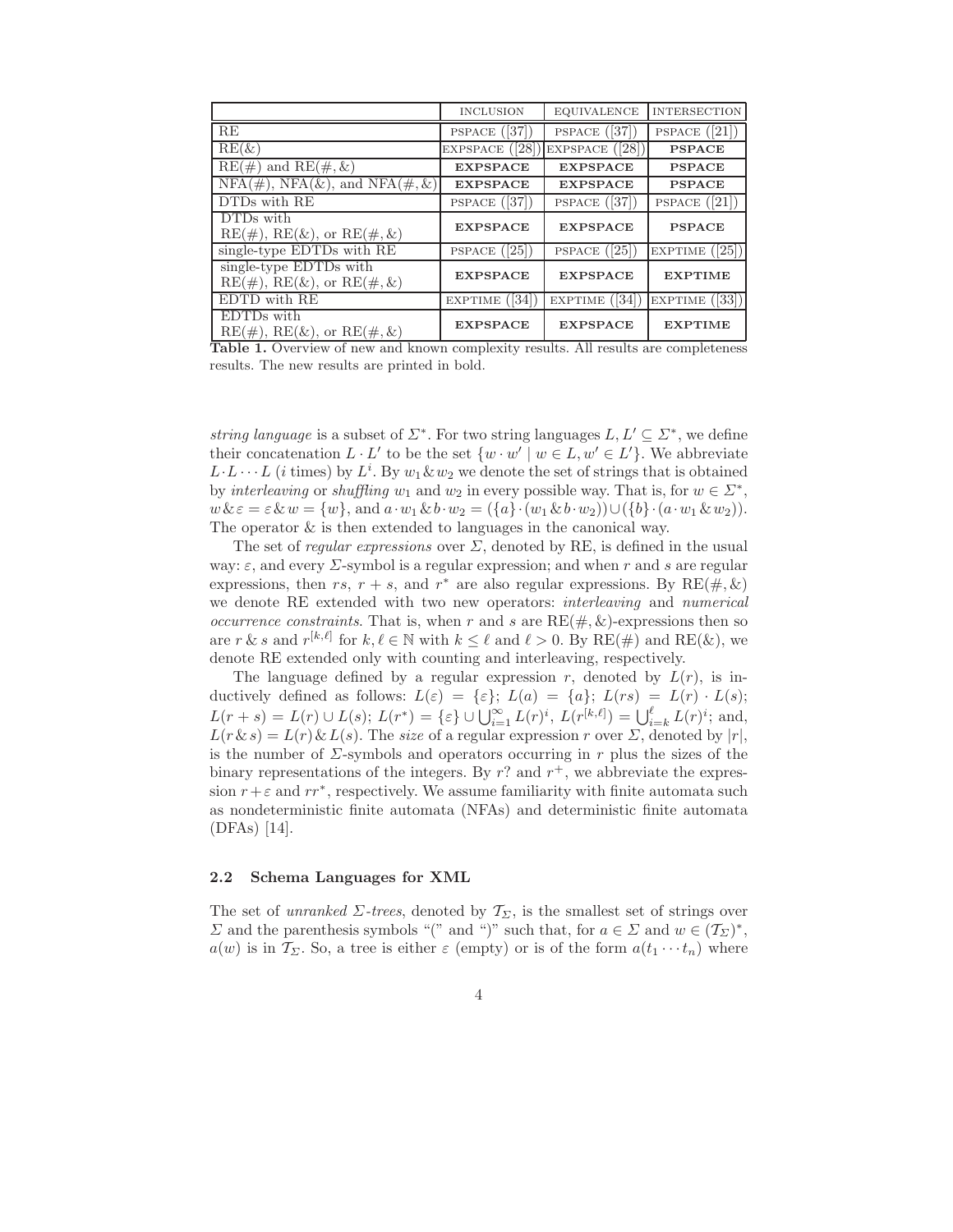each  $t_i$  is a tree. In the tree  $a(t_1 \cdots t_n)$ , the subtrees  $t_1, \ldots, t_n$  are attached to the root labeled a. We write a rather than  $a()$ . Notice that there is no a priori bound on the number of children of a node in a  $\Sigma$ -tree; such trees are therefore unranked. For every  $t \in \mathcal{T}_{\Sigma}$ , the set of nodes of t, denoted by  $Dom(t)$ , is the set defined as follows: (i) if  $t = \varepsilon$ , then  $Dom(t) = \emptyset$ ; and (ii) if  $t = a(t_1 \cdots t_n)$ , where each  $t_i \in \mathcal{T}_{\Sigma}$ , then  $\text{Dom}(t) = \{\varepsilon\} \cup \bigcup_{i=1}^n \{iu \mid u \in \text{Dom}(t_i)\}\.$  In the sequel, whenever we say tree, we always mean  $\Sigma$ -tree. A tree language is a set of trees.

We make use of the following definitions to abstract from the commonly used schema languages:

**Definition 1.** Let  $M$  be a class of representations of regular string languages over  $\Sigma$ .

1. A  $DTD(\mathcal{M})$  over  $\Sigma$  is a tuple  $(\Sigma, d, s_d)$  where d is a function that maps  $\Sigma$ symbols to elements of M and  $s_d \in \Sigma$  is the start symbol. For convenience of notation, we denote  $(\Sigma, d, s_d)$  by d and leave the start symbol  $s_d$  implicit whenever this cannot give rise to confusion.

A tree t satisfies d if  $(i)$  lab<sup>t</sup> $(\varepsilon) = s_d$  and,  $(ii)$  for every  $u \in \text{Dom}(t)$  with n children,  $\mathrm{lab}^{t}(u_1)\cdots \mathrm{lab}^{t}(un) \in L(d(\mathrm{lab}^{t}(u)))$ . By  $L(d)$  we denote the set of trees satisfying d.

2. An extended DTD (EDTD(M)) over  $\Sigma$  is a 5-tuple  $D = (\Sigma, \Sigma', d, s, \mu)$ , where  $\Sigma'$  is an alphabet of types,  $(\Sigma', d, s)$  is a DTD( $\mathcal M$ ) over  $\Sigma'$ , and  $\mu$  is a mapping from  $\Sigma'$  to  $\Sigma$ .

A tree t then satisfies an extended DTD if  $t = \mu(t')$  for some  $t' \in L(d)$ . Here we abuse notation and let  $\mu$  also denote its extension to define a homomorphism on trees. Again, we denote by  $L(D)$  the set of trees satisfying D. For ease of exposition, we always take  $\Sigma' = \{a^i \mid 1 \le i \le k_a, a \in \Sigma, i \in \mathbb{N}\}\)$  for some natural numbers  $k_a$ , and we set  $\mu(a^i) = a$ .

3. A single-type EDTD (EDTD<sup>st</sup> $(\mathcal{M})$ ) over  $\Sigma$  is an EDTD $(\mathcal{M})$   $D = (\Sigma, \Sigma', d,$ s,  $\mu$ ) with the property that for every  $a \in \Sigma'$ , in the regular expression  $d(a)$ no two types  $b^i$  and  $b^j$  with  $i \neq j$  occur.

We denote by EDTD,  $EDTD(\#)$ ,  $EDTD(\&)$ , and  $EDTD(\#,\&)$ , the classes EDTD(RE), EDTD(RE $(\#)$ ), EDTD(RE $(\&)$ ), and EDTD(RE $(\#,\&)$ ), respectively. The same notation is used for EDTD<sup>st</sup> and DTDs.

For clarity, we write  $a \to r$  rather than  $d(a) = r$  in examples and proofs. Following this notation, a simple example of an EDTD is the following:

| $\text{shop}^1 \rightarrow (\text{d} \text{vd}^1 + \text{d} \text{vd}^2)^* \text{d} \text{vd}^2 (\text{d} \text{vd}^1 + \text{d} \text{vd}^2)^* \quad \text{title}^1$ |                                    | $\rightarrow \varepsilon$ |
|-----------------------------------------------------------------------------------------------------------------------------------------------------------------------|------------------------------------|---------------------------|
| $dvd^1 \rightarrow title^1$ price <sup>1</sup>                                                                                                                        | price $\rightarrow \varepsilon$    |                           |
| $dvd^2 \rightarrow title^1 price^1 discount^1$                                                                                                                        | discount $\rightarrow \varepsilon$ |                           |

Here,  $dvd^1$  defines ordinary DVDs, while  $dvd^2$  defines DVDs on sale. The rule for shop<sup>1</sup> specifies that there should be at least one DVD on sale. Note that the above is not a single-type EDTD as  $dvd^1$  and  $dvd^2$  occur in the same rule.

As explained in [29, 26], EDTDs and single-type EDTDs correspond to Relax NG and XML Schema, respectively.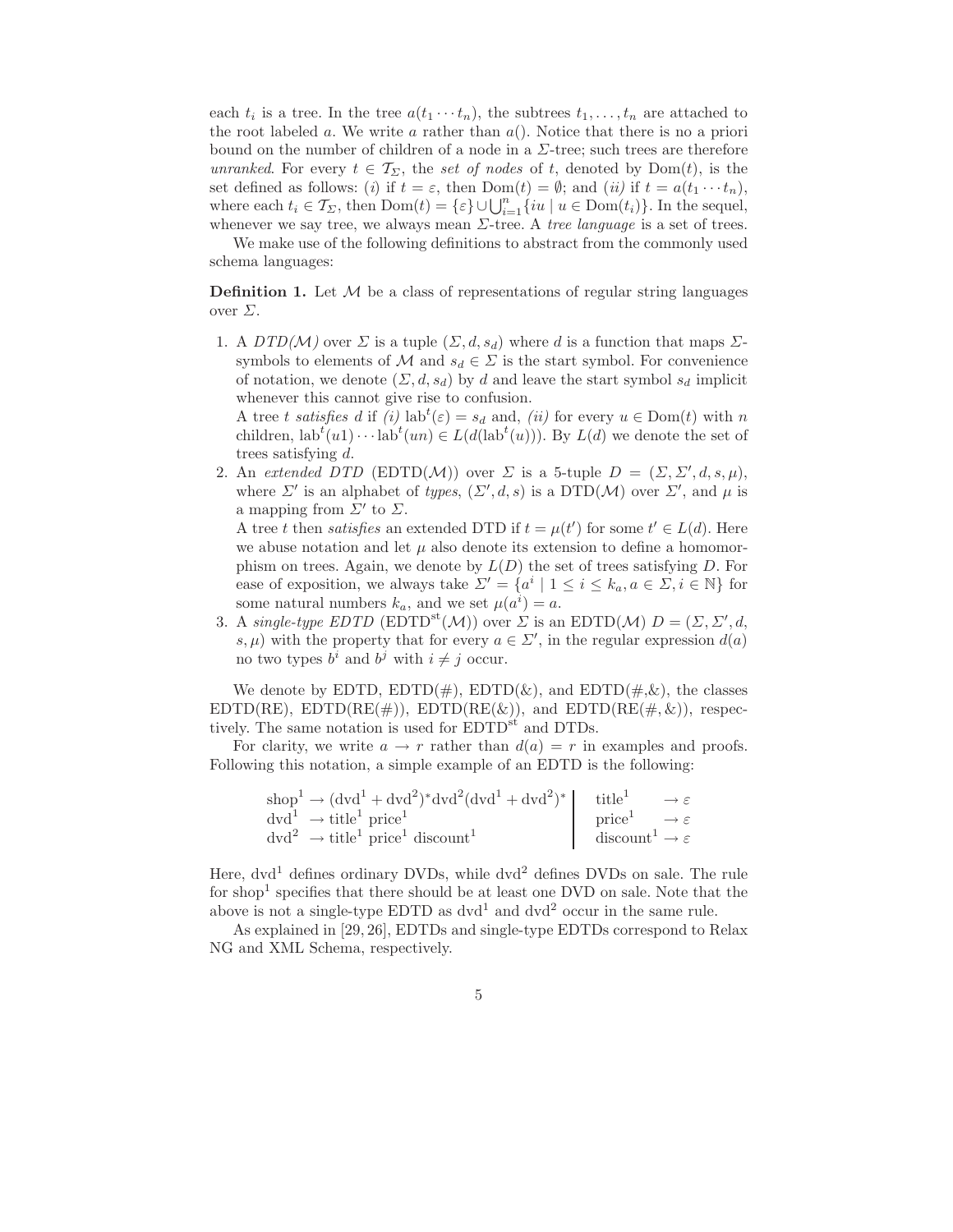#### 2.3 Decision Problems

The following problems are fundamental to this paper.

**Definition 2.** Let  $M$  be a class of regular expressions, string automata, or extended DTDs. We define the following problems:

- INCLUSION for M: Given two elements  $e, e' \in M$ , is  $L(e) \subseteq L(e')$ ?
- EQUIVALENCE for M: Given two elements  $e, e' \in M$ , is  $L(e) = L(e')$ ?.
- INTERSECTION for M: Given an arbitrary number of elements  $e_1, \ldots, e_n \in$  $\mathcal{M}$ , is  $\bigcap_{i=1}^n L(e_i) \neq \emptyset$ ?
- MEMBERSHIP for M: Given an element  $e \in M$  and a string or a tree f, is  $f \in L(e)$ ?

We recall the known results concerning the complexity of REs and EDTDs.

- Theorem 3. (1) INCLUSION, EQUIVALENCE, and INTERSECTION for REs are pspace-complete [21, 37].
- (2) INCLUSION and EQUIVALENCE for  $RE(\&)$  are EXPSPACE-complete [28].
- (3) INCLUSION and EQUIVALENCE for  $EDTD^{st}$  are PSPACE-complete [25]; IN-TERSECTION for  $EDTD^{st}$  is EXPTIME-complete [25].
- $(4)$  INCLUSION, EQUIVALENCE, and INTERSECTION for EDTDs are EXPTIMEcomplete [33, 34].
- (5) MEMBERSHIP for  $RE(\&)$  is NP-complete [28].

### 3 Automata for Occurrence Constraints and Interleaving

We introduce the automaton model NFA( $\#$ ,  $\&$ ). In brief, an NFA( $\#$ ,  $\&$ ) is an NFA with two additional features:  $(i)$  split and merge transitions to handle interleaving; and,  $(ii)$  counting states and transitions to deal with numerical occurrence constraints. The idea of split and merge transitions stems from Jedrzejowicz and Szepietowski [16]. Their automata are more general as they can express shuffle-closure which is not regular. Counting states are also used in the counter automata of Kilpeläinen and Tuhkanen  $[19]$ , and Reuter  $[32]$  although these counter automata operate quite differently from NFA $(\#)$ s. Zilio and Lugiez [10] also proposed an automaton model that incorporates counting and interleaving by means of Presburger formulas. None of the cited papers consider the complexity of the basic decision problems of their model. We will use  $NFA(\text{#}, \text{&})$ s for obtaining complexity upper bounds in Sections 4 and 5.

For readability, we denote  $\Sigma \cup \{\varepsilon\}$  by  $\Sigma_{\varepsilon}$ . We then define an NFA(#, &) as follows.

**Definition 4.** An NFA( $\#$ ,  $\&$ ) is a 5-tuple  $A = (Q, \Sigma, s, f, \delta)$  where

- Q is a finite set of states. To every  $q \in Q$ , we associate a lower bound  $\min(q) \in \mathbb{N}$  and an upper bound  $\max(q) \in \mathbb{N}$ .
- $s, f \in Q$  is the start and final state, respectively.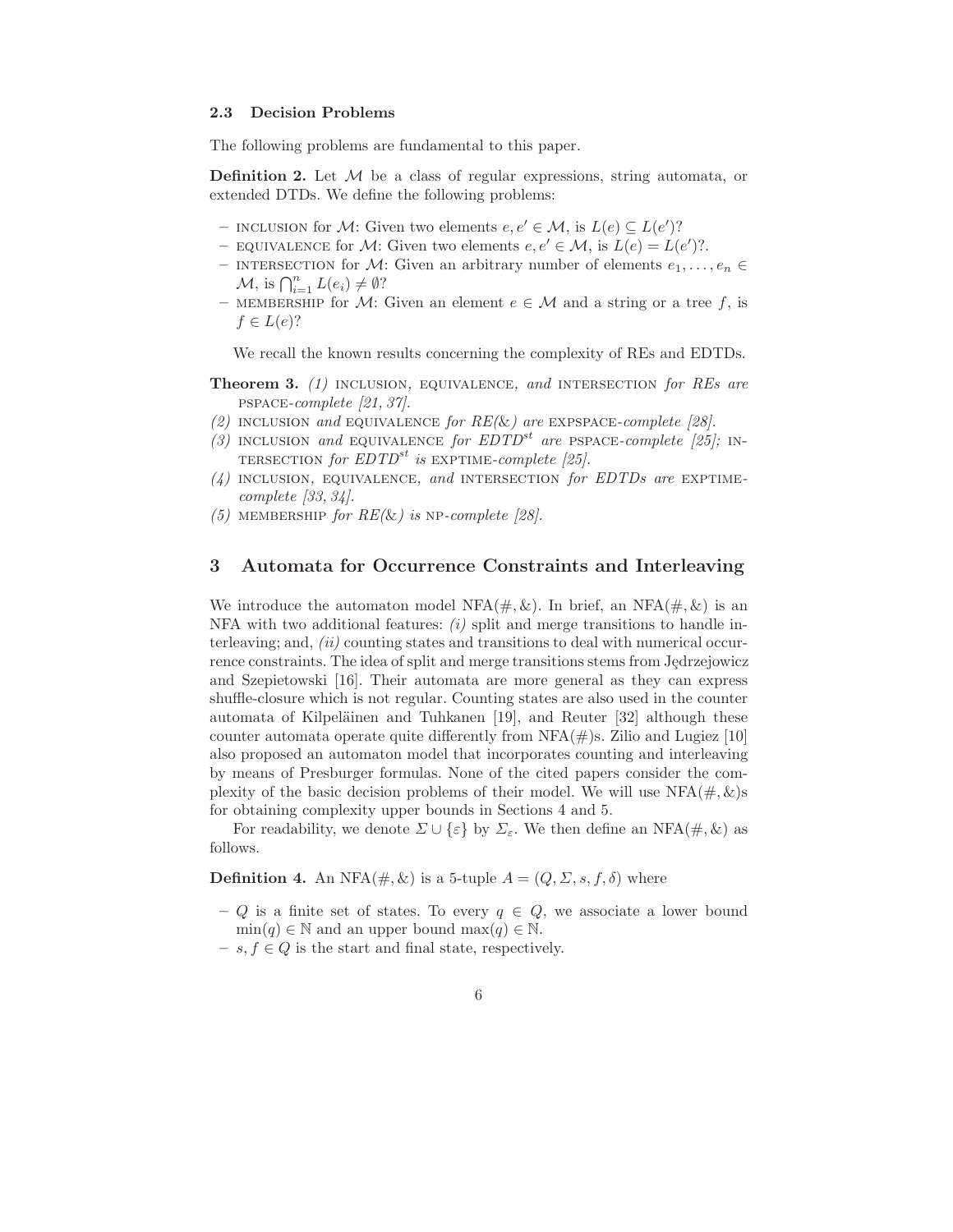$-\delta$  is the transition relation and is a subset of the union of the following sets:

| $(1)$ $Q \times \Sigma_{\varepsilon} \times Q$   | ordinary transition (resets the counter)   |
|--------------------------------------------------|--------------------------------------------|
| $(Q)$ $Q \times \{\text{store}\}\times Q$        | transition that does not reset the counter |
| (3) $Q \times \{\text{split}\}\times Q \times Q$ | split transition                           |

(4)  $Q \times Q \times \{\text{merge}\} \times Q$  merge transition

Let  $\max(A) = \max\{\max(q) | q \in Q\}$  be the largest upper bound occurring in A. A configuration  $\gamma$  is a pair  $(P, \alpha)$  where,  $P \subseteq Q$  is a set of states and  $\alpha: Q \to \{0, \ldots, \max(A)\}\$ is the value function mapping states to the value of their counter. For a state  $q \in Q$ , we denote by  $\alpha_q$  the value function mapping q to 1 and every other state to 0. The initial configuration  $\gamma_s$  is  $({s}, \alpha_s)$ . The final configuration  $\gamma_f$  is  $({f}, \alpha_f)$ . When  $\alpha$  is a value function then  $\alpha[q = 0]$ and  $\alpha[q^{++}]$  denote the functions obtained from  $\alpha$  by setting the value of q to 0 and incrementing the value of  $q$  by 1, respectively, while leaving all other values unchanged.

We now define the transition relation between configurations. Intuitively, the value of the state at which the automaton arrives is always incremented by one. When exiting a state, the state's counter is always reset to zero, except when we exit through a *counting transition*, in which case the counter remains the same. In addition, exiting a state through a non-counting transition is only allowed when the value of the counter lies between the allowed minimum and maximum. The latter, hence, ensures that the occurrence constraints are satisfied. Split and merge transitions start and close a parallel composition.

A configuration  $\gamma' = (P', \alpha')$  immediately follows a configuration  $\gamma = (P, \alpha)$ by reading  $\sigma \in \Sigma_{\varepsilon}$ , denoted  $\gamma \to_{A,\sigma} \gamma'$ , when one of the following conditions hold:

- 1. (ordinary transition) there is a  $q \in P$  and  $(q, \sigma, q') \in \delta$  such that  $\min(q) \leq$  $\alpha(q) \le \max(q), P' = (P - \{q\}) \cup \{q'\}, \text{ and } \alpha' = \alpha[q = 0][q'^{++}]. \text{ That is, } A$ is in state q and moves to state q' by reading  $\sigma$  (note that  $\sigma$  can be  $\varepsilon$ ). The latter is only allowed when the counter value of  $q$  is between the lower and upper bound. The state q is replaced in P by  $q'$ . The counter of q is reset to zero and the counter of  $q'$  is incremented by one.
- 2. (counting transition) there is a  $q \in P$  and  $(q, \text{store}, q') \in \delta$  such that  $\alpha(q) < \max(q), P' = (P - \{q\}) \cup \{q'\}, \text{ and } \alpha' = \alpha[q'^{++}]. \text{ That is, } A \text{ is in }$ state q and moves to state q' by reading  $\varepsilon$  when the counter of q has not reached its maximal value yet. The state  $q$  is replaced in P by  $q'$ . The counter of q is not reset but remains the same. The counter of  $q'$  is incremented by one.
- 3. (split transition) there is a  $q \in P$  and  $(q, \text{split}, q'_1, q'_2) \in \delta$  such that  $\min(q) \leq \alpha(q) \leq \max(q), P' = (P - \{q\}) \cup \{q'_1, q'_2\}, \text{ and } \alpha' = \alpha|q =$  $0\left[\left[q_1'\right]^{+\frac{1}{+}}\right]\left[q_2'\right]^{+\frac{1}{+}}$ . That is, A is in state q and splits into states  $q_1'$  and  $q_2'$  by reading  $\varepsilon$  when the counter value of q is between the lower and upper bound. The state q in P is replaced by (split into)  $q'_1$  and  $q'_2$ . The counter of q is reset to zero, and the counters of  $q'_1$  and  $q'_2$  are incremented by one.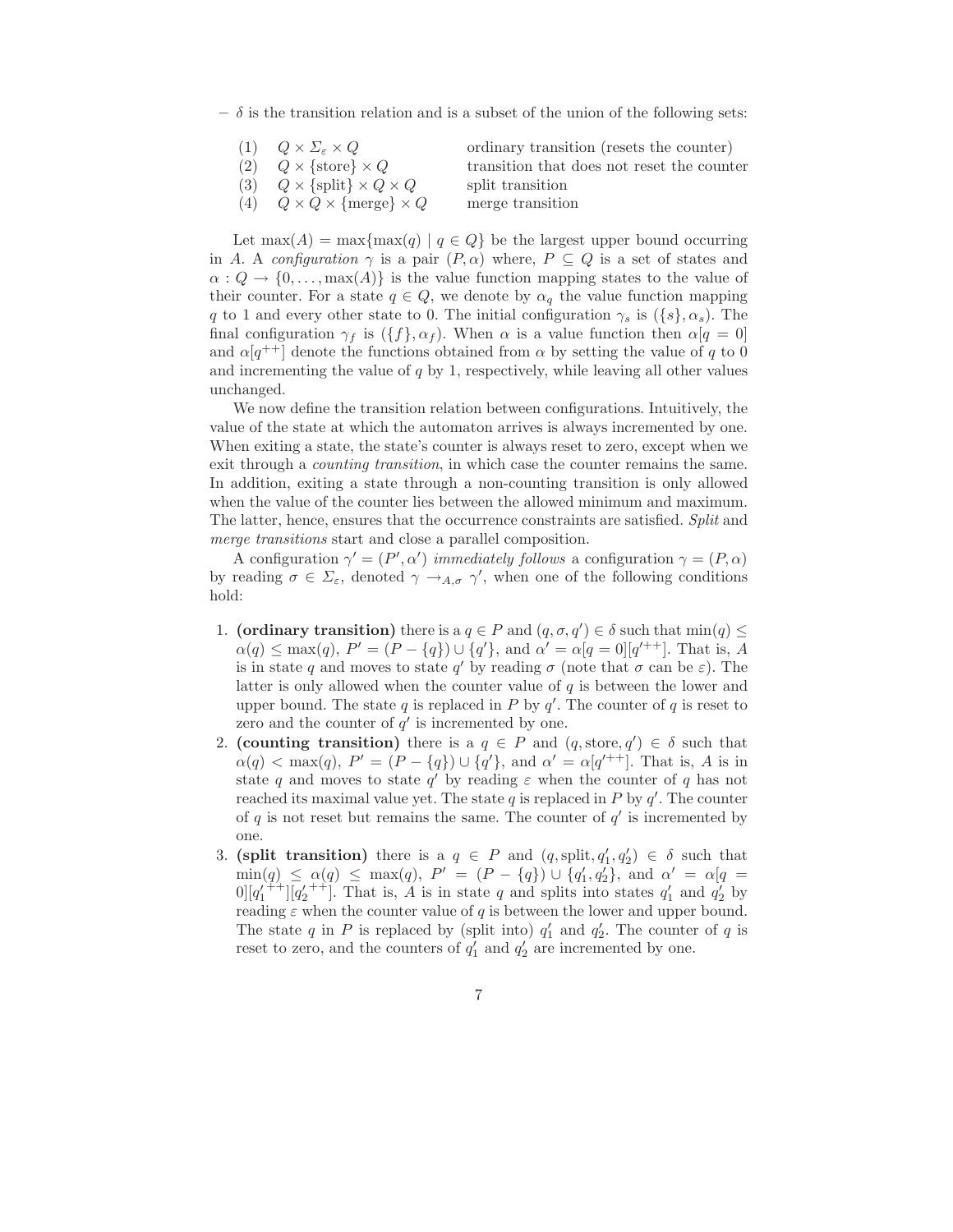4. (merge transition) there are  $q_1, q_2 \in P$  and  $(q_1, q_2, \text{merge}, q') \in \delta$  such that, for each  $j = 1, 2, \min(q_j) \leq \alpha(q_j) \leq \max(q_j)$ ,  $P' = (P - \{q_1, q_2\}) \cup \{q'\},$ and  $\alpha' = \alpha[q_1 = 0][q_2 = 0][q'^{++}]$ . That is, A is in states  $q_1$  and  $q_2$  and moves to state q' by reading  $\varepsilon$  when the respective counter values of  $q_1$  and  $q_2$  are between the lower and upper bounds. The states  $q_1$  and  $q_2$  in P are replaced by (merged into)  $q'$ , the counters of  $q_1$  and  $q_2$  are reset to zero, and the counter of  $q'$  is incremented by one.

For a string w and two configurations  $\gamma$ ,  $\gamma'$ , we denote by  $\gamma \Rightarrow_{A,w} \gamma'$  when there is a sequence of configurations  $\gamma \to_{A,\sigma_1} \cdots \to_{A,\sigma_n} \gamma'$  such that  $w =$  $\sigma_1 \cdots \sigma_n$ . The latter sequence is called a run when  $\gamma$  is the initial configuration  $\gamma_s$ . A string w is accepted by A iff  $\gamma_s \Rightarrow_{A,w} \gamma_f$  with  $\gamma_f$  the final configuration. We usually denote  $\Rightarrow_{A,w}$  simply by  $\Rightarrow_w$  when A is clear from the context. We denote by  $L(A)$  the set of strings accepted by A. The size of A, denoted by  $|A|$ , is  $|Q| + |\delta| + \sum_{q \in Q} \log(\max(q))$ . So, each max $(q)$  is represented in binary.

An NFA( $\#$ ) is an NFA( $\#$ ,  $\&$ ) without split and merge transitions. An NFA( $\&$ ) is an NFA( $\#$ ,  $\&$ ) without counting transitions. An NFA is an NFA( $\#$ ) without counting transitions. NFA $(\#, \&)$  therefore accept all regular languages.

The next theorem shows the complexity of translating between  $RE(\#, \&)$ and NFA( $\#$ ,  $\&$ ), and NFA( $\#$ ,  $\&$ ) and NFA. In brief, the proof of part (1) is by induction on the structure of  $RE(\#, \&)$ -expressions. Figure 2 illustrates the inductive steps for expressions  $r_1^{[k,\ell]}$  and  $r_1 \& r_2$ , employing counter, and split and merge states, respectively. For part (2), we define an NFA from an NFA $(\#, \&)$ that keeps in its state the current configuration of the latter: i.e., a set of states and a value function.

- **Theorem 5.** (1) Given an RE(#, &)-expression r, an equivalent  $NFA(\#,\&)$ can be constructed in time polynomial in the size of r.
- (2) Given an NFA( $\#$ , &) A, an equivalent NFA can be constructed in time exponential in the size of A.

We next turn to the complexity of the basic decision problems for  $NFA(\text{#}, \&)$ .

- **Theorem 6.** (1) EQUIVALENCE and INCLUSION for  $NFA(\text{\#}, \text{\&})$  is EXPSPACEcomplete;
- (2) INTERSECTION for  $NFA(\text{#}, \&)$  is PSPACE-complete; and,
- (3) MEMBERSHIP for  $NFA(\#)$  is NP-hard, MEMBERSHIP for  $NFA(\&)$ , and  $NFA(\#)$ ,  $\&$ ) is PSPACE-complete.

We only provide some intuition. For part  $(1)$ , membership in EXPSPACE follows directly from Theorem 5(2) and the fact that inclusion for NFAs is pspace-complete [37]. expspace-hardness follows from Theorem 5(1) and Theorem 7(3). For part (2), pspace-hardness follows from pspace-hardness of intersection for REs [21]. Membership in pspace is witnessed by an in parallel simulation of the given  $NFA(\text{\#}, \text{\&})$  s on a guessed string. Finally, NP-hardness of MEMBERSHIP for  $NFA(\#)s$  is by a reduction from INTEGER KNAPSACK, PSPACEhardness of MEMBERSHIP for  $NFA(\&)$ s is by a reduction from CORRIDOR TILING.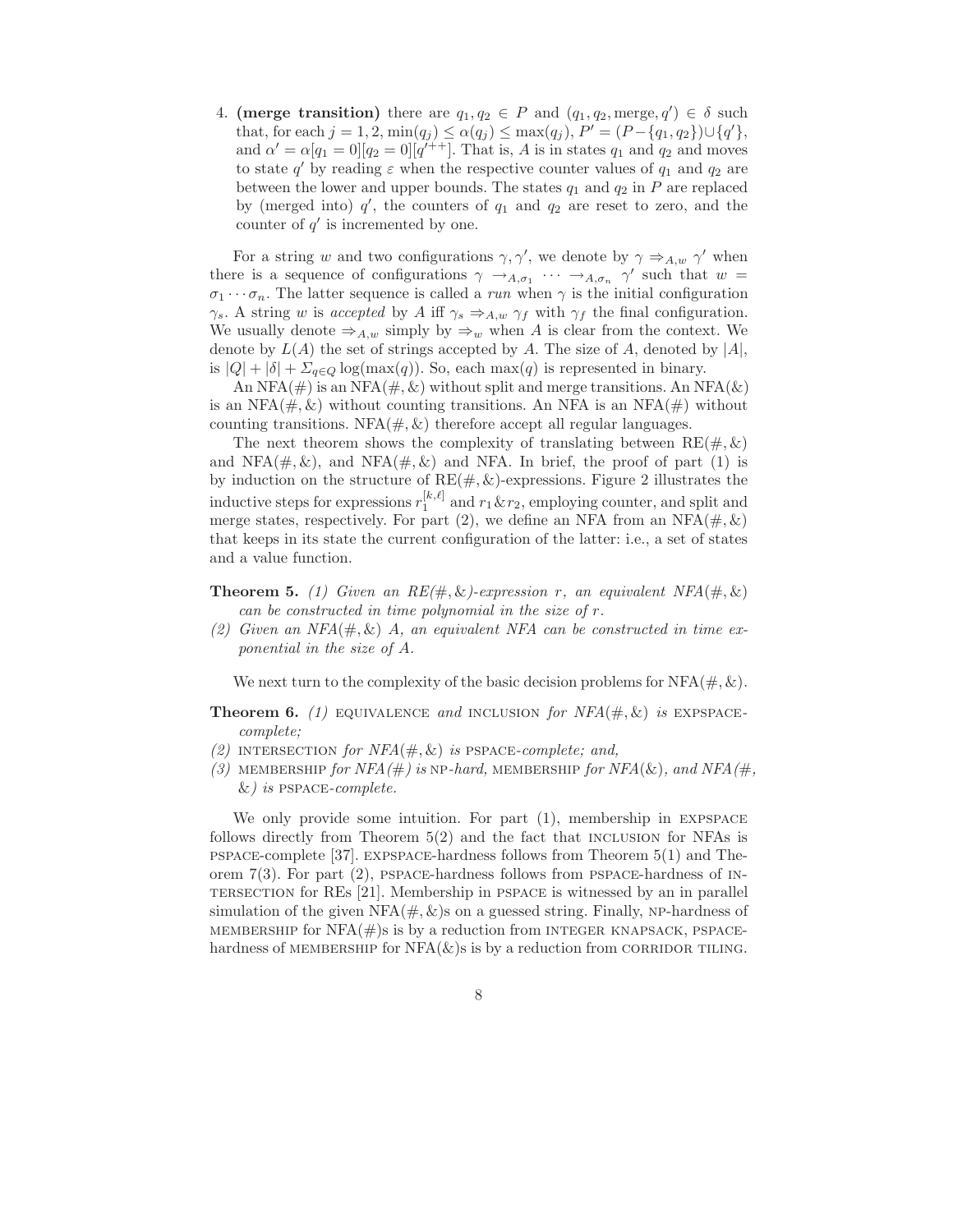

Fig. 2. From  $RE(\#, \&)$  to  $NFA(\#, \&)$ .

## 4 Complexity of Regular Expressions

Before we turn to schemas, we first deal with the complexity of regular expressions and frequently used subclasses.

Mayer and Stockmeyer already established the expspace-completeness of INCLUSION and EQUIVALENCE for  $RE(\&)$  [28]. From Theorem 5(1) and Theorem  $6(1)$  it then directly follows that adding numerical occurrence constraints does not increase the complexity. It further follows from Theorem 5(1) and Theorem 6(2), that INTERSECTION for  $RE(\#, \&)$  is in PSPACE. We stress that the latter results could also have been obtained without making use of  $NFA(\text{#}, \&)$ but by translating  $RE(\#, \&)$ s directly to NFAs. However, in the case of INTERsection such a construction should be done in an on-the-fly fashion in order not to go beyond pspace. Although such an approach is possible, we prefer the shorter and more elegant construction using  $NFA(\#, \&)$ s. Finally, we show that INCLUSION and EQUIVALENCE of  $RE(\#)$  is also EXPSPACE-hard. While Mayer and Stockmeyer reduce from REs with intersection [12], we employ a reduction from EXP-CORRIDOR TILING.

**Theorem 7.** 1. EQUIVALENCE and INCLUSION for  $RE(\#,\&)$  is in EXPSPACE; 2. INTERSECTION for  $RE(\#, \&)$  is PSPACE-complete; and, 3. EQUIVALENCE and INCLUSION for  $RE(\#)$  is EXPSPACE-hard.

Proof. We prove (3). It suffices to show that it is EXPSPACE-hard to decide whether a given  $RE(\#)$  defines  $\Sigma^*$ . The proof is a reduction from EXP-CORRIDOR TILING. A tiling instance is a tuple  $T = (X, H, V, x_{\perp}, x_{\top}, n)$  where X is a finite set of tiles,  $H, V \subseteq X \times X$  are the horizontal and vertical constraints,  $x_{\perp}, x_{\perp} \in X$ , and  $n$  is a natural number in unary notation. A *correct exponential corridor tiling* for T is a mapping  $\lambda : \{1, \ldots, m\} \times \{1, \ldots, 2^n\} \to X$  for some  $m \in \mathbb{N}$  such that the following constraints are satisfied:

– the first tile of the first row is  $x_\perp$ :  $\lambda(1,1) = x_\perp$ ;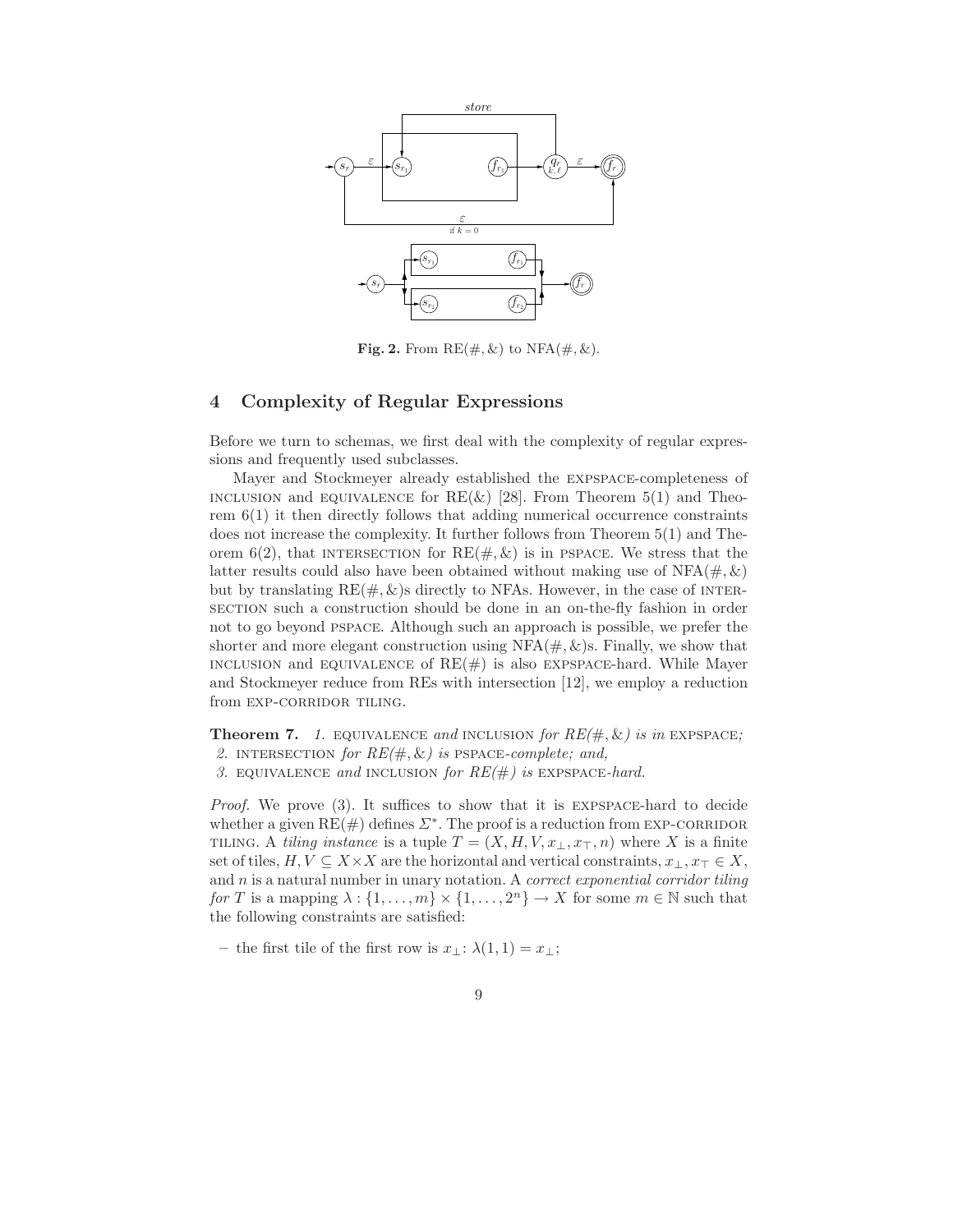- the first tile of the m-th row is  $x\tau: \lambda(m, 1) = x\tau;$
- $-$  all vertical constraints are satisfied: ∀i < m, ∀j ≤ 2<sup>n</sup>, ( $\lambda(i, j)$ ,  $\lambda(i+1, j)$ ) ∈ V; and,
- $-$  all horizontal constraints are satisfied:  $\forall i \leq m, \forall j < 2<sup>n</sup>, (\lambda(i, j), \lambda(i, j+1))$  ∈  $H$ .

The EXP-CORRIDOR TILING problem asks, given a tiling instance, whether there exists a correct exponential corridor tiling. The latter problem is easily shown to be expspace-complete [39].

We proceed with the reduction from EXP-CORRIDOR TILING. Thereto, let  $T = (X, H, V, x_{\perp}, x_{\perp}, n)$  be a tiling instance. We construct an RE(#)-expression  $r$  which defines the set of all strings iff there is no correct tiling for  $T$ . As expspace is closed under complement, the expspace-hardness of equivalence and INCLUSION for  $RE(\#)$  follows.

Let  $\Sigma = X \cup {\{\triangle\}}$ . For a set  $S = {s_1, \ldots, s_k} \subseteq \Sigma$ , we abuse notation and abbreviate  $(s_1 + \cdots + s_k)$  simply by S. We represent a candidate tiling consisting of m rows  $\rho_1, \ldots, \rho_m$  by the string  $\Delta \rho_1 \Delta \cdots \Delta \rho_m \Delta$ . Here, every two successive rows are delimited by the symbol  $\Delta$ . We now define r as a disjunction of  $RE(\#)$ -expressions where every disjunct catches an error in the candidate tiling. Therefore, when r is equivalent to  $\Sigma^*$  there can be no correct tiling for T. It remains to define the disjuncts constituting  $r$ :

- 1. The string does not start or end with  $\triangle: X\Sigma^* + \Sigma^* X$ .
- 2. There are no  $2<sup>n</sup>$  tiles between two successive delimiters:
- $\Sigma^* \triangle (X^{[0,2^{n-1}]} + X^{[2^n+1,2^n+1]} X^*) \triangle \Sigma^*$ .
- 3. The first tile is not  $x_{\perp}$ :  $\triangle x \Sigma^*$  for every  $x \neq x_{\perp}$ .
- 4. The first tile of the last row is not  $x\tau: \Sigma^* \triangle x X^* \triangle$  for every  $x \neq x\tau$ .
- 
- 5. Horizontal constraint violation:  $\Sigma^* x_1 x_2 \Sigma^*$  for every  $(x_1, x_2) \notin H$ .<br>6. Vertical constraint violation:  $\Sigma^* x_1 \Sigma^{[2^n, 2^n]} x_2 \Sigma^*$  for every  $(x_1, x_2) \notin V$ .

Clearly, a  $\Sigma$ -string that does not satisfy any of the disjuncts in r is a correct tiling for T. Hence,  $L(r) \neq \Sigma^*$  iff there is a correct tiling for T.

Bex et al. [4] established that the far majority of regular expressions occurring in practical DTDs and XSDs are of a very restricted form as defined next. The class of chain regular expressions (CHAREs) are those REs consisting of a sequence of factors  $f_1 \cdots f_n$  where every factor is an expression of the form  $(a_1+\cdots+a_n), (a_1+\cdots+a_n)$ ?,  $(a_1+\cdots+a_n)^+$ , or,  $(a_1+\cdots+a_n)^*$ , where  $n\geq 1$  and every  $a_i$  is an alphabet symbol. For instance, the expression  $a(b+c)^*d^+(e+f)$ ? is a CHARE, while  $(ab + c)^*$  and  $(a^* + b?)^*$  are not.<sup>1</sup>

We introduce some additional notation to define subclasses and extensions of CHAREs. By CHARE $(\#)$  we denote the class of CHAREs where also factors of the form  $(a_1 + \cdots + a_n)^{[k,\ell]}$  are allowed. For the following fragments, we list the admissible types of factors. Here, a, a?, a\* denote the factors  $(a_1 + \cdots + a_n)$ ,  $(a_1 + \cdots + a_n)$ ?, and  $(a_1 + \cdots + a_n)^+$ , respectively, with  $n = 1$ , while  $a \#$  denotes  $a^{[k,\ell]}$ , and  $a\#^{>0}$  denotes  $a^{[k,\ell]}$  with  $k>0$ .

 $1$  We disregard here the additional restriction used in [3] that every symbol can occur only once.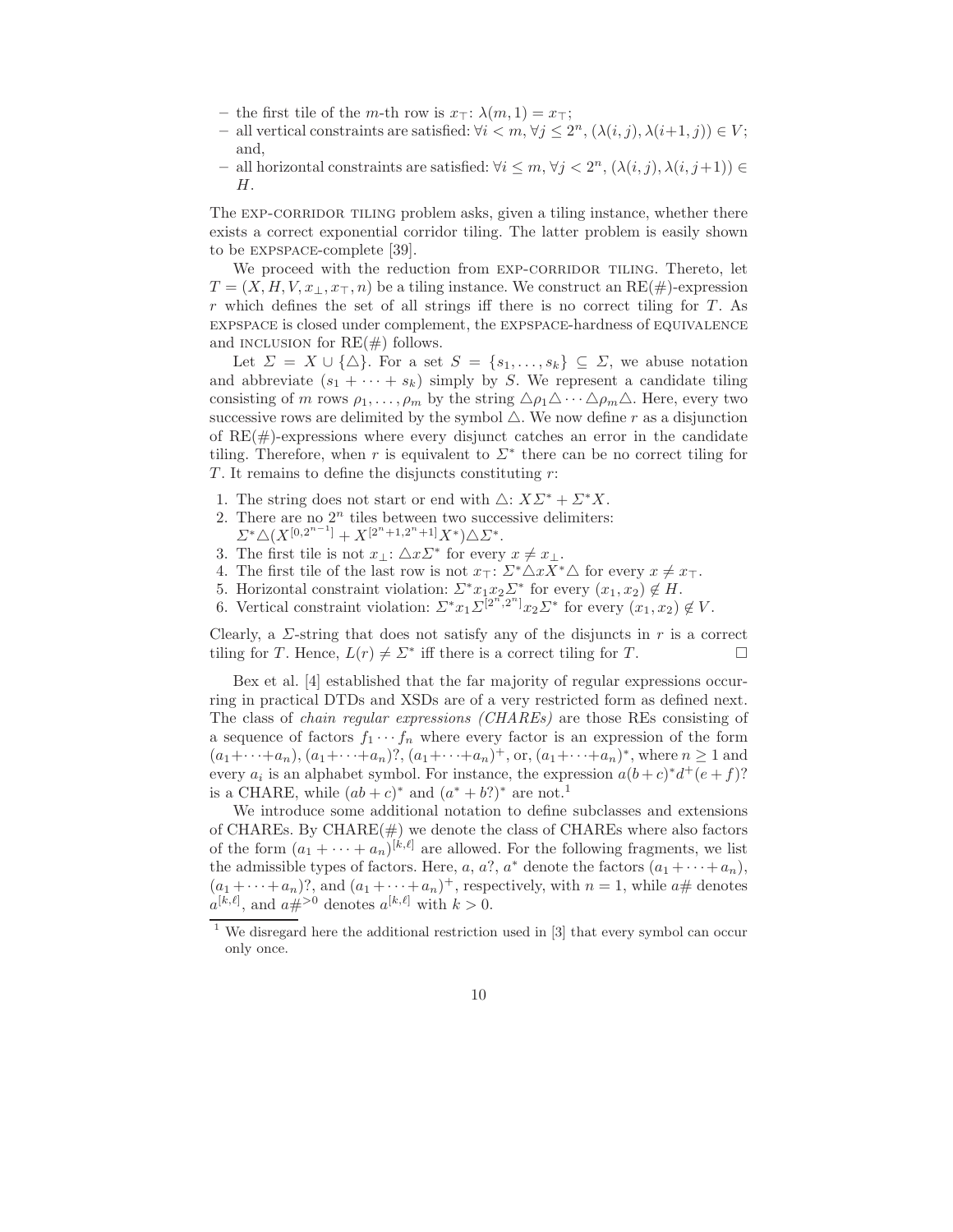|                                  | <b>INCLUSION</b>                                                              |                 | EQUIVALENCE INTERSECTION |
|----------------------------------|-------------------------------------------------------------------------------|-----------------|--------------------------|
| <b>CHARE</b>                     | PSPACE [25]                                                                   | in PSPACE [37]  | $PSPACE$ [25]            |
| $CHARE(\#)$                      | <b>EXPSPACE</b>                                                               | in EXPSPACE     | <b>PSPACE</b>            |
| $\overline{\text{CHARE}}(a, a?)$ | $\text{coNP}$ [25]                                                            | in PTIME $[25]$ | $NP$ [25]                |
| $CHARE(a, a^*)$                  | $\text{coNP}$ [25]                                                            | in PTIME $[25]$ | $NP$ [25]                |
|                                  | $[CHARE(a, a?, a\#)]PSPACE$ -hard / in EXPSPACE                               | in PTIME        | NP                       |
| CHARE $(a, a\#^{>0})$            | in PTIME                                                                      | in PTIME        | in PTIME                 |
|                                  | Toble 2. Overview of new and known complexity results concerning Chain Bogyle |                 |                          |

Table 2. Overview of new and known complexity results concerning Chain Regular Expressions. All results are completeness results, unless otherwise mentioned. The new results are printed in bold.

Table 2 lists the new and the relevant known results. We first show that adding numerical occurrence constraints to CHAREs increases the complexity of INCLUSION by one exponential. Again we reduce from EXP-CORRIDOR TILING.

**Theorem 8.** INCLUSION for CHARE(#) is EXPSPACE-complete.

Adding numerical occurrence constraints to the fragment  $CHARE(a, a?)$ and  $\text{CHARE}(a, a^*)$ , makes INCLUSION PSPACE-hard but keeps EQUIVALENCE in ptime and intersection in np.

**Theorem 9.** (1) EQUIVALENCE for CHARE $(a, a?, a\#)$  is in PTIME.

- (2) INCLUSION for CHARE $(a, a?, a\#)$  is PSPACE-hard and in EXPSPACE.
- (3) INTERSECTION for CHARE $(a, a?, a\#)$  is NP-complete.

Finally, we exhibit a tractable subclass with numerical occurrence constraints:

**Theorem 10.** INCLUSION, EQUIVALENCE, and INTERSECTION for CHARE(a,  $a\#^{>0}$ ) are in PTIME.

# 5 Complexity of Schemas

#### 5.1 DTDs and Single-Type EDTDs

In [25] it was shown for any subclass of the REs that the complexity of INCLUSION and equivalence is the same as the complexity of the corresponding problem for DTDs and single-type EDTDs. We next generalize this result to  $RE(\#, \&)$ . As a corollary, all results of the previous section carry over to DTDs and singletype DTDs. The same holds for INTERSECTION and DTDs.

We call a complexity class  $C$  *closed under positive reductions* if the following holds for every  $O \in \mathcal{C}$ . Let L' be accepted by a deterministic polynomial-time Turing machine M with oracle O (denoted  $L' = L(M^O)$ ). Let M further have the property that  $L(M^A) \subseteq L(M^B)$  whenever  $A \subseteq B$ . Then L' is also in C. For a more precise definition of this notion we refer the reader to [13]. For our purposes, it is sufficient that important complexity classes like ptime, np, conp, pspace, and expspace have this property, and that every such class contains PTIME.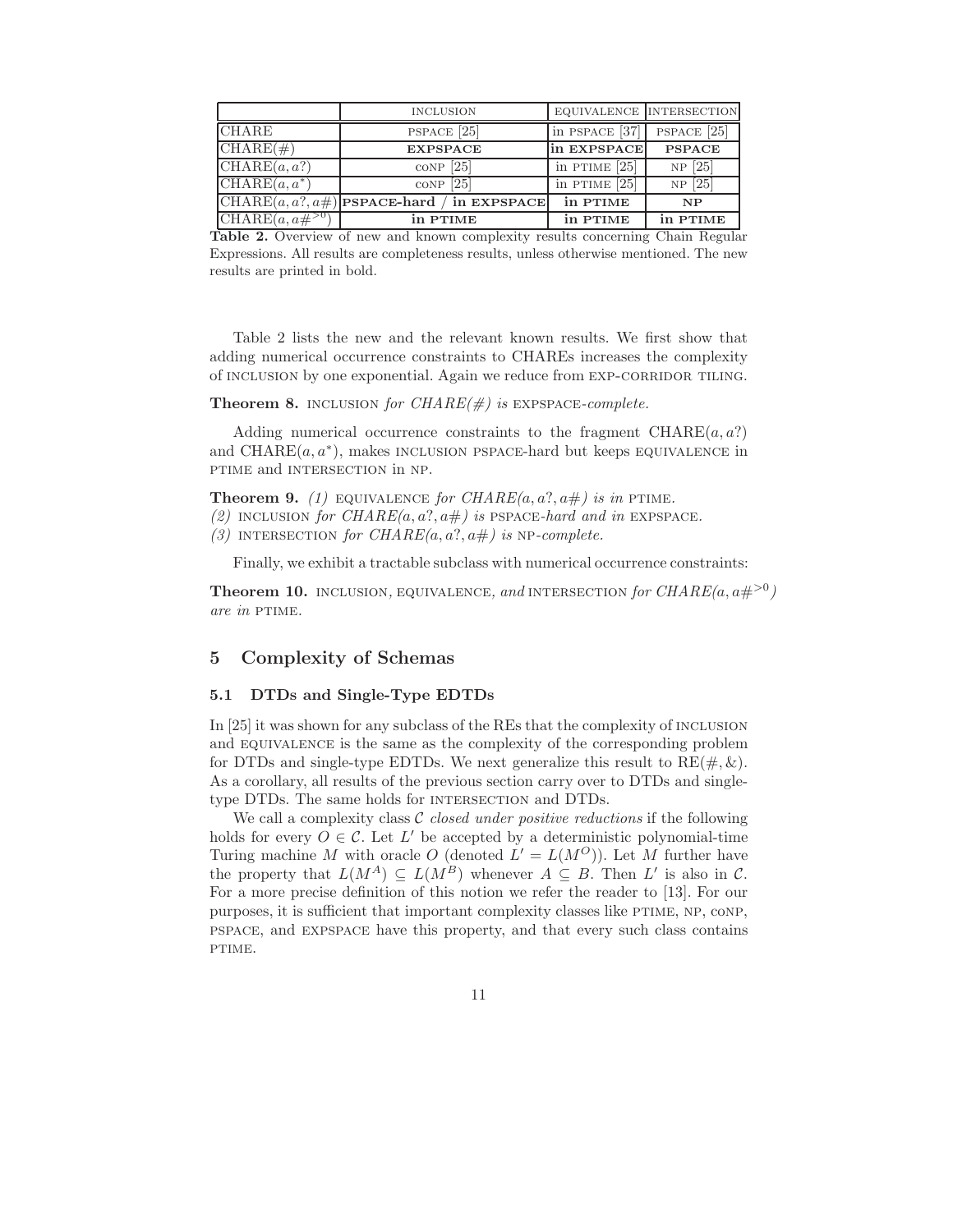**Proposition 11.** Let R be a subclass of  $RE(\#,\&)$  and let C be a complexity class closed under positive reductions. Then the following are equivalent:

- (a) INCLUSION for  $R$  expressions is in  $C$ .
- (b) INCLUSION for  $DTD(\mathcal{R})$  is in  $\mathcal{C}$ .
- (c) INCLUSION for  $EDTD^{st}(\mathcal{R})$  is in C.

The corresponding statement holds for EQUIVALENCE.

The previous proposition can be generalized to intersection of DTDs as well. The proof carries over literally from [25].

**Proposition 12.** Let  $\mathcal{R}$  be a subclass of  $RE(\#,\&)$  and let  $\mathcal{C}$  be a complexity class which is closed under positive reductions. Then the following are equivalent:

- (a) INTERSECTION for  $R$  expressions is in  $C$ .
- (b) INTERSECTION for  $DTD(\mathcal{R})$  is in  $\mathcal{C}$ .

The above proposition does not hold for single-type EDTDs. Indeed, there is a class of regular expressions  $\mathcal{R}'$  for which INTERSECTION is NP-complete while INTERSECTION for  $\mathrm{EDTD}^{\mathrm{st}}(\mathcal{R}')$  is EXPTIME-complete [25].

#### 5.2 Extended EDTDs

We next consider the complexity of the basic decision problems for EDTDs with numerical occurrence constraints and interleaving. As the basic decision problems are EXPTIME-complete for  $EDTD(RE)$ , the straightforward approach of translating every  $RE(\#, \&)$ -expression into an NFA and then applying the standard algorithms gives rise to a double exponential time complexity. By using  $NFA(\#, \&),$  we can do better: EXPSPACE for INCLUSION and EQUIVALENCE, and, more surprisingly, EXPTIME for INTERSECTION.

**Theorem 13.** (1) EQUIVALENCE and INCLUSION for  $EDTD(\#.\&)$  is in EXpspace;

- (2) EQUIVALENCE and INCLUSION for  $EDTD(\#)$  and  $EDTD(\&)$  is EXPSPACEhard; and,
- (3) INTERSECTION for  $EDTD(\#.\&)$  is EXPTIME-complete.

#### Proof (Sketch).

(1) Given two EDTDs  $D_1 = (\Sigma, \Sigma'_1, d_1, s_1, \mu_1)$  and  $D_2 = (\Sigma, \Sigma'_2, d_2, s_2, \mu_2)$ , we compute a set E of pairs  $(C_1, C_2) \in 2^{\sum_{1}^{\prime}} \times 2^{\sum_{2}^{\prime}}$  where  $(C_1, C_2) \in E$  iff there exists a tree t such that  $C_j = \{ \tau \in \Sigma'_j \mid t \in L((D_j, \tau)) \}$  for each  $j = 1, 2$ . Here,  $(D_i, \tau)$  denotes the EDTD  $D_i$  with start symbol  $\tau$ . So, every  $C_i$  is the set of types that can be assigned by  $D_i$  to the root of t. Or when viewing  $D_i$  as a tree automaton,  $C_i$  is the set of states that can be assigned to the root in a run on t. The tree t is called a witness tree. Then,  $t \in L(D_1)$  (resp.,  $t \in L(D_2)$ ) if  $s_1 \in C_1$ (resp.  $s_2 \in C_2$ ). Hence,  $L(D_1) \not\subseteq L(D_2)$  iff there exists a pair  $(C_1, C_2) \in E$  with  $s_1 \in C_1$  and  $s_2 \notin C_2$ .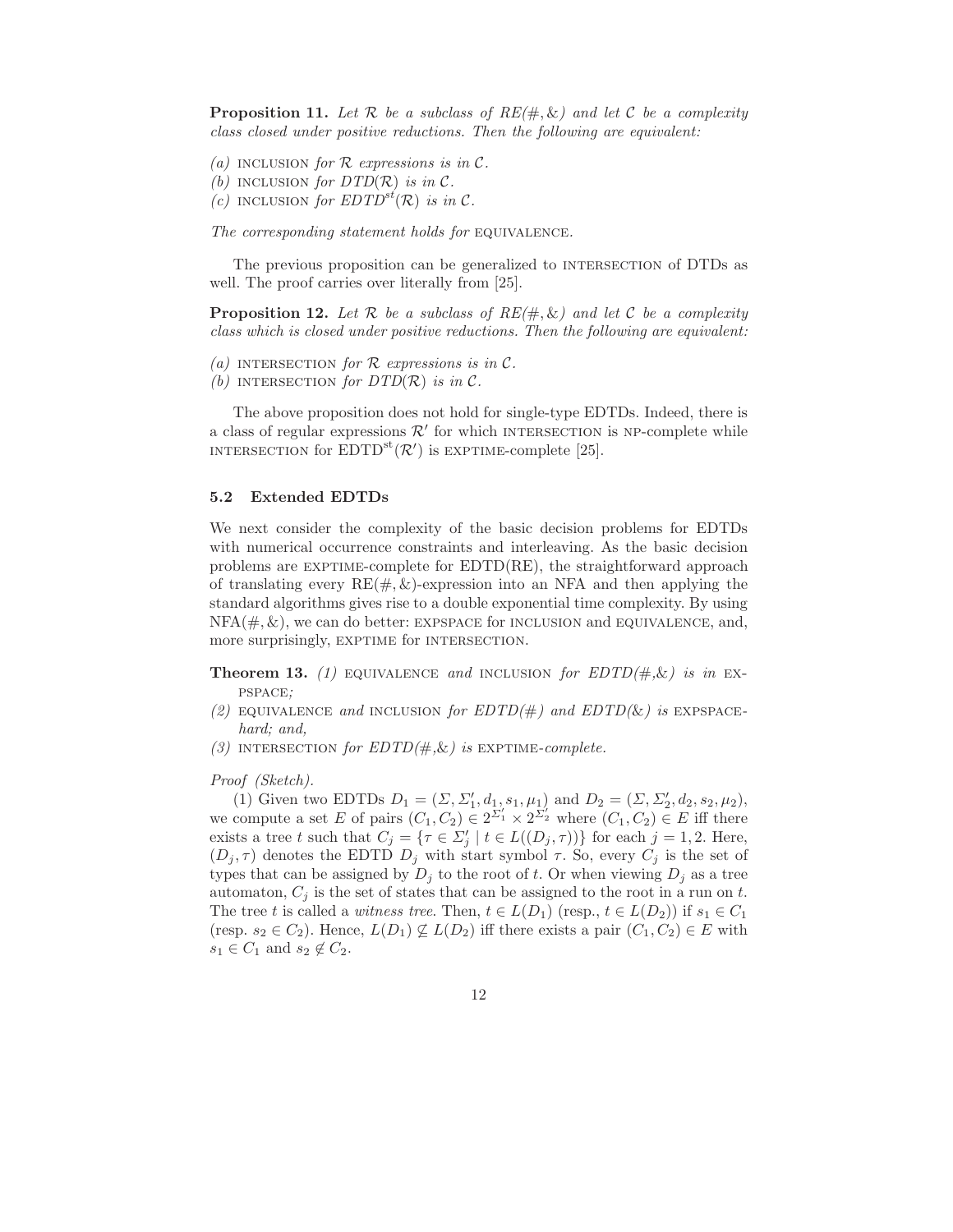Although each witness tree can have exponential depth and therefore double exponential size, we do not need to compute it directly. Instead, we compute the set E in a bottom-up fashion where we make use of an  $NFA(\#, \&)$ -representation of the  $RE(\#,\&)$ -expressions.

(2) Is immediate from Theorem 3(2) and Theorem 7(2).

(3) In brief, given a set of EDTDs, we construct an alternating polynomial space TM which incrementally guesses a tree defined by all schemas. To be precise, the algorithm guesses the first-child-next-sibling encoding of the unranked tree. Again, RE( $\#$ ,  $\&$ )-expressions are translated into equivalent NFA( $\#$ ,  $\&$ )s.

## 6 Simplification

The simplification problem is defined as follows: Given an EDTD, check whether it has an equivalent EDTD of a restricted type, i.e., an equivalent DTD or single-type EDTD. In  $[26]$ , this problem was shown to be EXPTIME-complete for EDTDs with standard regular expressions. We revisit this problem in the context of  $RE(\#,\&)$ .

**Theorem 14.** Given an EDTD( $\#.\&$ ), deciding whether it is equivalent to an  $EDTD^{st}(\#, \&)$  or  $DTD(\#, \&)$  is EXPSPACE-complete.

Proof (Sketch). We only show that the problem is hard for EXPSPACE. We use a reduction from universality of RE( $\#$ ,  $\&$ ), i.e., deciding whether an RE( $\#$ ,  $\&$ ) expression is equivalent to  $\Sigma^*$ . The proof of Theorem 7(2) shows that the latter is EXPSPACE-hard. To this end, let r be an  $RE(\#, \&)$ -expression over  $\Sigma$  and let b and s be two symbols not occurring in  $\Sigma$ . By definition,  $L(r) \neq \emptyset$ . Define  $D = (\Sigma \cup \{b, s\}, \Sigma \cup \{s, b^1, b^2\}, d, s, \mu)$  as the EDTD with the following rules:  $s \to (b^1)^* b^2 (b^1)^*, b^1 \to \Sigma^*,$  and  $b^2 \to r$ , where for every  $\tau \in \Sigma \cup \{s\}, \mu(\tau) = \tau$ , and  $\mu(b^1) = \mu(b^2) = b$ . We claim that D is equivalent to a single-type DTD or a DTD iff  $L(r) = \Sigma^*$ . Clearly, if r is equivalent to  $\Sigma^*$ , then D is equivalent to the DTD (and therefore also to a single-type EDTD) with rules:  $s \to b^*$  and  $b \to \Sigma^*$ . Conversely, suppose that there exists an EDTD<sup>st</sup> which defines the language  $L(D)$ . Towards a contradiction, assume that r is not equivalent to  $\mathcal{L}^*$ . Let  $w_r$  be a string in  $L(r)$  and let  $w_{\neg r}$  be a  $\Sigma$ -string not in  $L(r)$ . Consider the trees  $t_1 = s(b(w_r)b(w_{\neg r}))$  and  $t_2 = s(b(w_{\neg r})b(w_r))$ . Clearly,  $t_1$  and  $t_2$  are in  $L(D)$ . However, the tree  $t = s(b(w_{\neg r})b(w_{\neg r}))$  obtained from  $t_1$  by replacing its left subtree by the left subtree of  $t_2$  is not in  $L(D)$ . According to Theorem 7.1 in [26], every tree language defined by a single-type EDTD is closed under such an exchange of subtrees. So, this means that  $L(D)$  cannot be defined by an  $EDTD<sup>st</sup>$ , which leads to the desired contradiction.

## 7 Conclusion

The present work gives an overview of the complexity of the basic decision problems for abstractions of several schema languages including numerical occurrence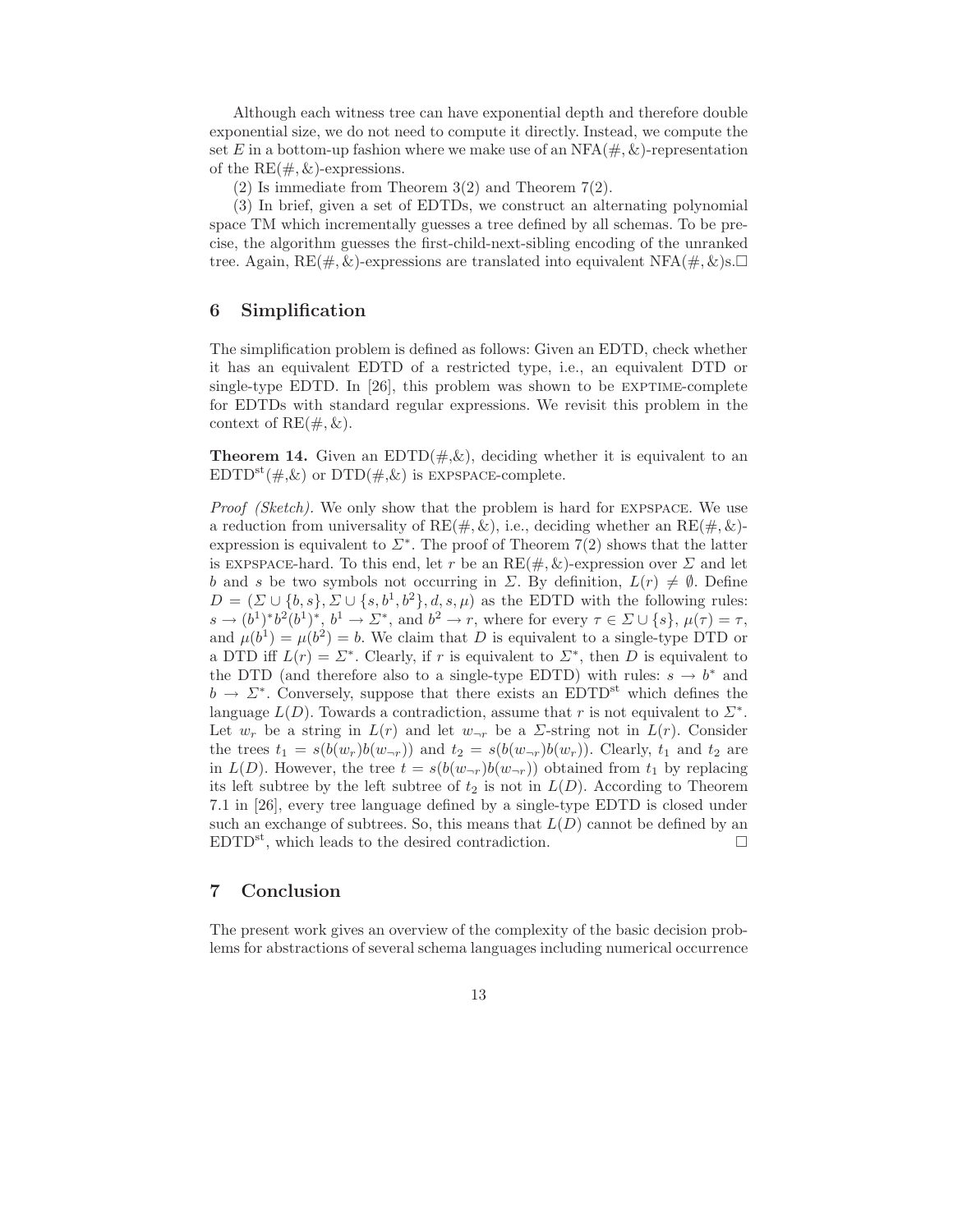constraints and interleaving. W.r.t. intersection the complexity remains the same, while for INCLUSION and EQUIVALENCE the complexity increases by one exponential for DTDs and single-type EDTDs, and goes from EXPTIME to EXpspace for EDTDs. The results w.r.t. CHAREs also follow this pattern. We further showed that the complexity of simplification increases to expspace.

We emphasize that this is a theoretical study delineating the worst case complexity boundaries for the basic decision problems. Although these complexities must be studied, we note that the regular expressions used in the hardness proofs do not correspond at all to those employed in practice. Further, w.r.t. XSDs, our abstraction is not fully adequate as we do not consider the oneunambiguity (or unique particle attribution) constraint. However, it is doubtful that this constraint is the right one to get tractable complexities for the basic decision problems. Indeed, already intersection for unambiguous regular expressions is PSPACE-hard [25] and inclusion for one-unambiguous  $RE(\#)$ -expressions is conp-hard [17]. It would therefore be desirable to find robust subclasses for which the basic decision problems are in PTIME.

## References

- 1. S. Abiteboul, P. Buneman, and D. Suciu. Data on the Web : From Relations to Semistructured Data and XML. Morgan Kaufmann, 1999.
- 2. M. Benedikt, W. Fan, and F. Geerts. XPath satisfiability in the presence of DTDs. In PODS 2005, pages 25–36, 2005.
- 3. G.J. Bex, F. Neven, T. Schwentick, and K. Tuyls. Inference of concise DTDs from XML data. In VLDB 2006, pages 115–126, 2006.
- 4. G.J. Bex, F. Neven, and J. Van den Bussche. DTDs versus XML schema: A practical study. In WebDB 2004, pages 79–84, 2004.
- 5. A. Brüggemann-Klein. Unambiguity of extended regular expressions in SGML document grammars. In ESA 1993, pages 73–84, 1993.
- 6. A. Brüggemann-Klein, M. Murata, and D. Wood. Regular tree and regular hedge languages over unranked alphabets: Version 1, april 3, 2001. Technical Report HKUST-TCSC-2001-0, The Hongkong University of Science and Technology, 2001.
- 7. A. Brüggemann-Klein and D. Wood. One-unambiguous regular languages. Information and Computation, 142(2):182–206, 1998.
- 8. J. Clark and M. Murata. RELAX NG Specification. OASIS, December 2001.
- 9. J. Cristau, C. Löding, and W. Thomas. Deterministic automata on unranked trees. In FCT 2005, pages 68–79. Springer, 2005.
- 10. S. Dal-Zilio and D. Lugiez. XML schema, tree logic and sheaves automata. In RTA, pages 246–263, 2003.
- 11. Alin Deutsch, Mary F. Fernandez, and Dan Suciu. Storing Semistructured Data with STORED. In SIGMOD 1999, pages 431–442, 1999.
- 12. M. Fürer. The complexity of the inequivalence problem for regular expressions with intersection. In ICALP 1980, pages 234–245. Springer, 1980.
- 13. L. Hemaspaandra and M. Ogihara. Complexity Theory Companion. Springer, 2002.
- 14. J.E. Hopcroft, R. Motwani, and J.D. Ullman and. Introduction to Automata Theory, Languages, and Computation. Addison-Wesley, second edition, 2001.
- 15. H. Hosoya and B. C. Pierce. XDuce: A statically typed XML processing language. ACM Trans. Inter. Tech., 3(2):117–148, 2003.